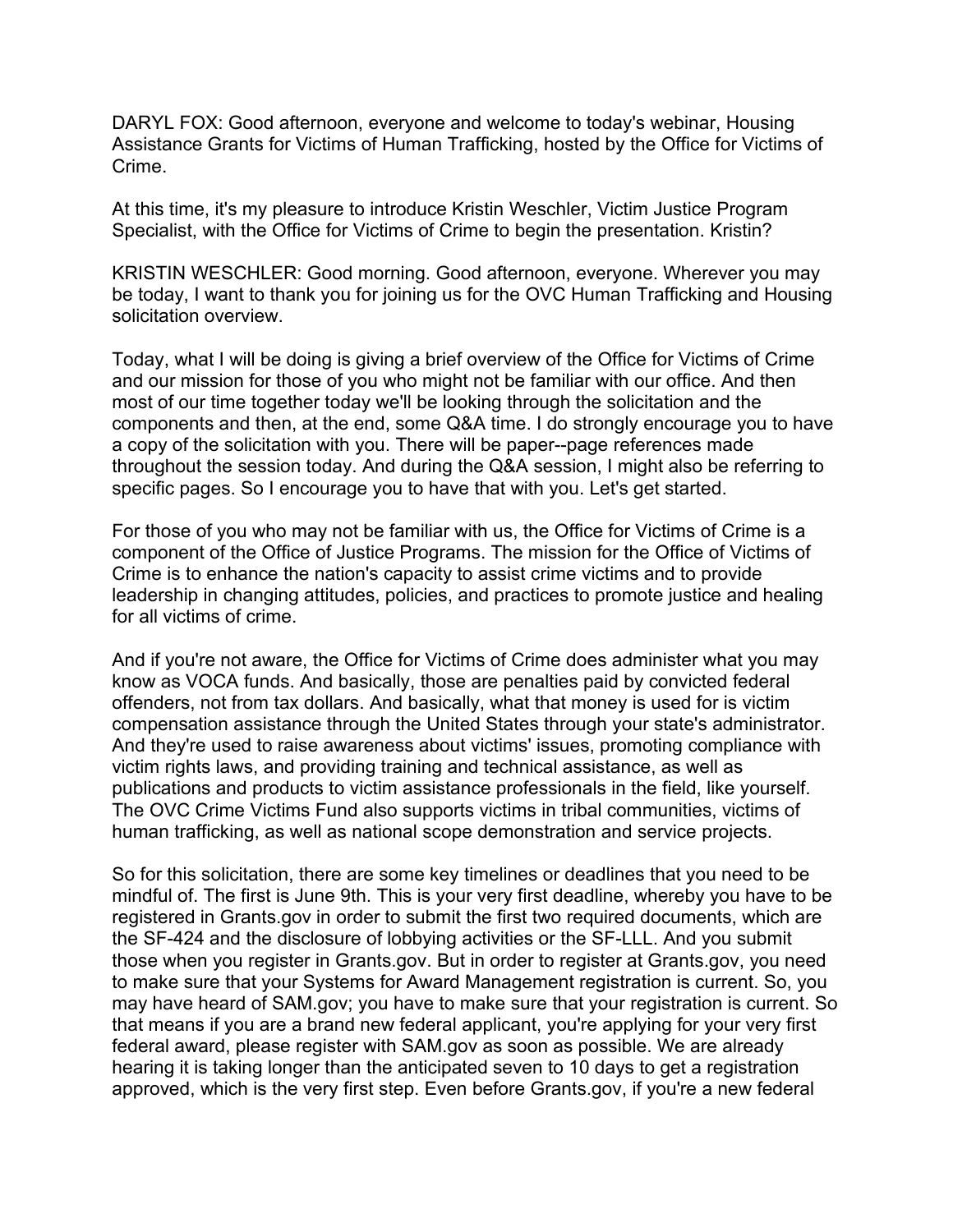applicant. So again, please start registration at SAM.gov immediately, if this is your first federal award.

So then, after you submit your two documents at Grants.gov, then the second deadline you need to be mindful of is the JustGrants deadline, which is where you will submit the remaining required documents such as your abstract, project narrative, and budget. And that deadline is June 16th. Again, our--We anticipate notifications going out no later than September 30<sup>th</sup>, with a project start date or--on or after October 2022.

You'll see that we do note that successful applicants even though you may be notified of your award, accessibility, you may not begin work until the budget has been reviewed and officially approved by OJP. Additional information or restrictions are outlined in the solicitation.

All right, so eligibility listed in the solicitation. I am not going to go through this too much. The one question I know that we get a lot are about new entities or nonprofits. Make sure you have your 501(c)(3) status. If you don't have that, I'm going to defer you to submit your question to the help desk, which we'll get to at the end. We need to track all the questions that we receive outside of the solicitation, but that is one thing that I wanted to highlight. Okay.

Then next, we are going to get into a program description for the solicitation. So for this solicitation, we are focusing, of course, on housing and providing trauma-informed policies, programs, and resources. Now, this is--gosh, this is the program description for all of OVC. It's a little deceiving. But--so, the program description for OVC is that, we as an office, support victim-centered and trauma-informed programs, policies, resources that promote justice, access, and empowerment. And you will see the statutory reference here as 22 U.S.C. Section 7102(11) that are--is specific to victims of human trafficking.

So here is the goal of this specific solicitation, which is to provide safe and stable housing and appropriate trauma-informed, victim-centered services by organizations with the capacity to implement collaborative, coordinated, and comprehensive service models. Organizations are to engage with appropriate local resources to address the needs of victims of human trafficking that will lead to increased autonomy, selfsufficiency, and increased safety and well-being.

So basically, what this is saying is, this is what our expectations are in the--under the solicitation but surely, there are sometimes needs or--things that your agency may not provide themselves. So therefore, please partner with other service providers in your area in order to meet the needs of victims.

So the objectives then for the solicitation, again, I'm not going to go through all of them. They are listed in the solicitation, but there are a few that have been added or modified from previous years.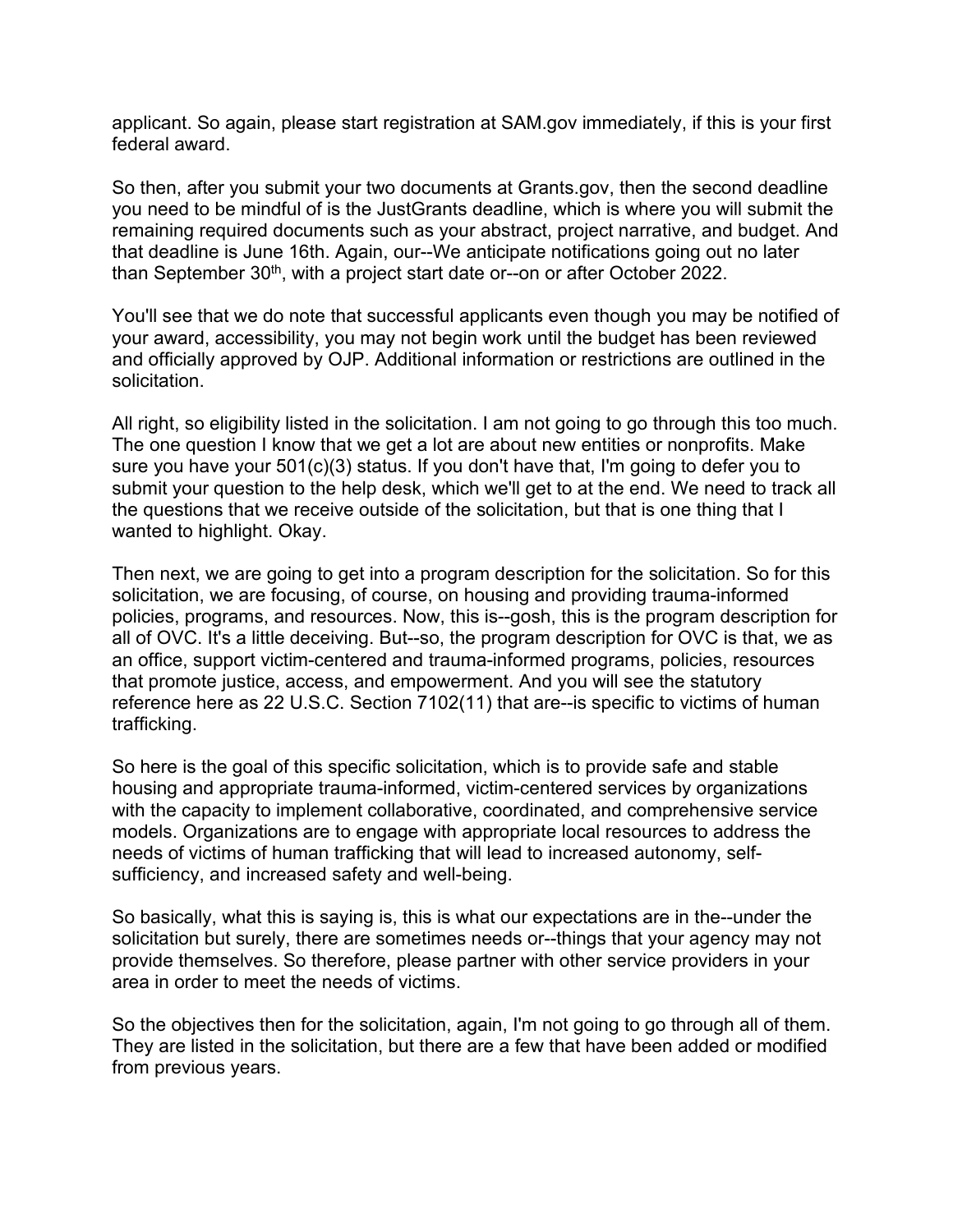So you'll see number two, we say collaborate with and train local partners to improve their knowledge and ability to identify and appropriately respond to human trafficking victims. So we want to make sure that you are sharing your experience to local partners and service providers, law enforcement, prosecution, anyone who may need to--or may interact with victims of human trafficking and to really increase their knowledge in identifying and responding to human trafficking victims.

And then number four is to develop and implement housing policies and training that incorporate low barrier victim-centered, trauma-informed, and collaborative approaches. So, perhaps maybe you don't have a housing program fully established. That is okay. You can still apply for funding if you are wanting to create a housing program, but know that you will be expected and required to develop and implement housing policies under this solicitation. If you're already a current housing provider, you may already have those housing policies and procedures in place.

And then finally, we want to make sure, number five, that you inform federal state, and local frameworks, and collaborative models to meet the housing needs of victims of human trafficking. Okay.

So deliverables, basically, are service-focused. We want applicants to be able to track data that whereby you measure quarterly, by service hour, or units delivered, by type of service, number of new and continuing victims served, and other key data points. So at this point in time, all you need to be mindful of is that you have a database, a tracking system, in order to track client and service data. We will get to a few links later in the presentation about performance measures.

All right, so the priority areas. We do have two priority areas identified this year in the solicitation. So OJP is committed to advancing works that promote civil rights and racial equity, increases access to justice, and supports crime victims and individuals impacted by the justice system. We're also mindful of strengthening community safety and protecting the public from crime and evolving threats, and builds trust between law enforcement and the community.

So the first priority area, which comes under Executive Order 13985 is giving priority consideration to applicants that include projects that will promote racial equity and the removal of barriers to access and opportunity for communities that have been historically underserved, marginalized, and adversely affected by inequality when making award decisions. To receive this consideration, the applicant must describe how their proposed project will address potential inequities and barriers to equal opportunity and/or contribute to greater access to services for underserved and historically marginalized populations.

The second priority area gives priority consideration to applicants that can demonstrate that their capabilities and competencies for implementing the proposed project are enhanced, because you have at least one proposed subrecipient that will receive at least 30 percent of the requested award funding, which you will demonstrate in the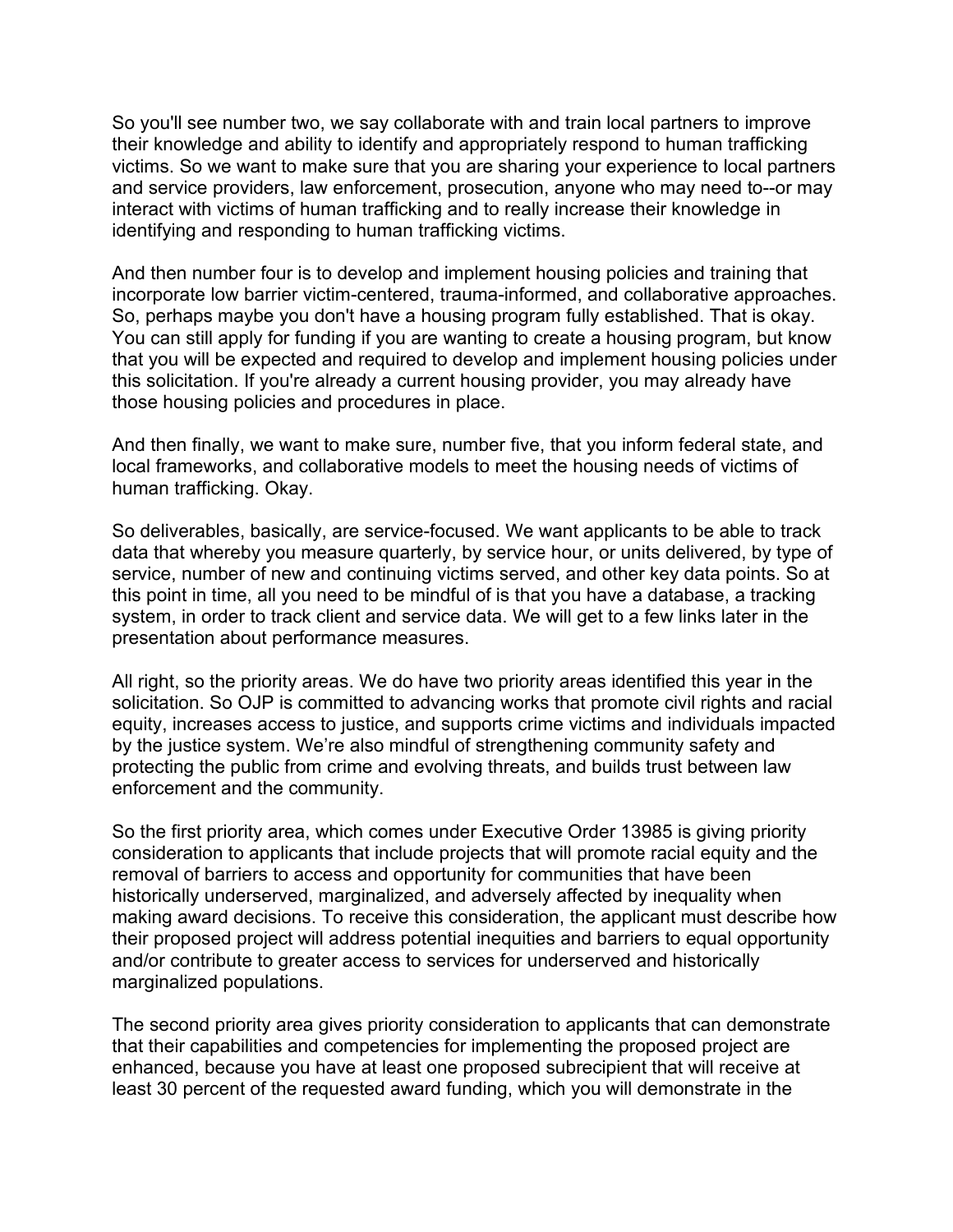budget worksheet and narrative, identifying a culturally specific organization. To receive this additional priority consideration, applicants must describe how being a culturally specific organization or funding the culturally specific subrecipient organization will enhance their ability to implement the proposed project and should also specify which culturally specific population or populations are intended are--or expected to be served or have their needs addressed under their proposed project.

To clarify, what we mean as far as the culturally specific organization, we are defining it as defined for purposes as private, nonprofit, or tribal organizations, whose primary purpose, as a whole, is to provide culturally specific services to, among others, Black people, Hispanic and Latino/Latina people, Native American and other indigenous people of North America, including Alaska Natives, Eskimos, and Aleuts, Asian-Americans, Native Hawaiians, and/or Pacific Islanders.

We do want to be mindful though, however, that addressing these priority areas is only one of many factors that OJP considers in making funding decisions. Receiving priority consideration for one or more priority areas is not a guarantee of receiving an award.

All right. So what we're looking at as far as the number of awards this year will be a maximum number of 18 awards. You will see that the maximum dollar value for each award has been increased from previous years. So this year, under the solicitation, you can request up to \$800,000 for the full 36-month period. The total amount to be awarded is \$15 million and the start date is anticipated to be October 1st of 2022.

Now, OVC may, in certain cases, provide additional funding in future years to awards made under the solicitation through continuation awards. OJP will consider among other factors OJP's strategic priorities, a recipient's overall management of the award, and the award funded work's progress when making continuation award decisions.

This solicitation and awards, if any are made, under the solicitation are subject to the availability of appropriated funds and to any modifications or additional requirements that may be imposed by the agency or by law. In addition, nothing under the solicitation is intended to and does not create any right or benefits substantive or procedural, enforceable at law, or inequity by any party against the United States, its department agencies or entities, its officers, employees, or agents, or any other person. All right.

So the type of the award, if you're familiar with federal funding, this will be made as a grant, not a cooperative agreement. So basically, if you want to know the difference between the two, you can check out the Resource Guide. But it's basically the main difference is a grant does not have substantial involvement with the awarding agency. We do have monitoring requirements, but we do not have substantial involvement. All right.

So now we're going to get into the Application and Submission Information.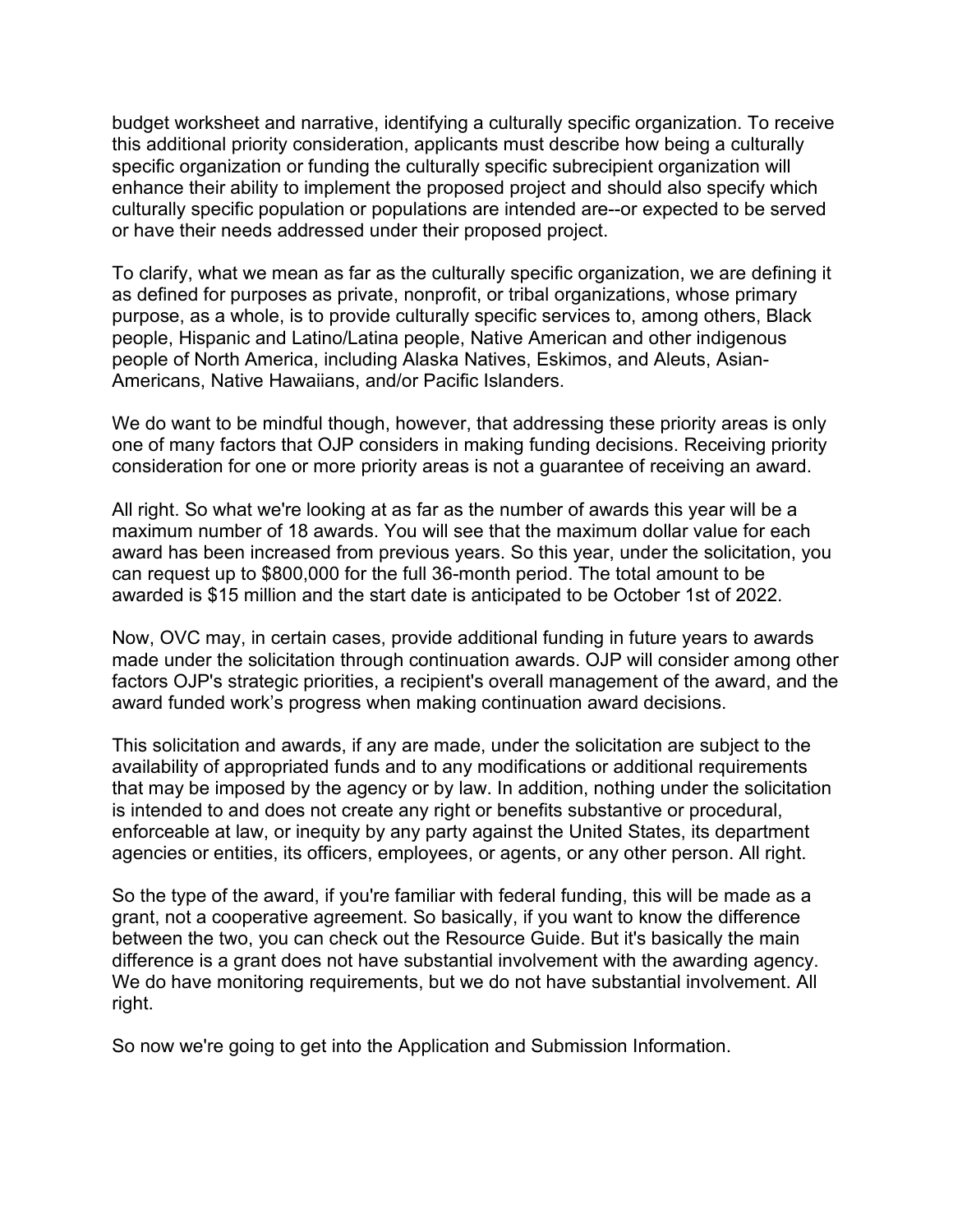If you keep in mind, nothing else in addition--other than the deadline, these are the three critical criteria you must submit for this application, is your proposal abstract, your proposal narrative, and the budget worksheet and budget narrative, which is a webbased form this year in JustGrants. You will see on this slide, under the proposal narrative, we have given you the weighted percentages for each section. This, of course, is in the solicitation. But we encourage you to use this as a good guide of where peer review will be placing their emphasis of the review. And then, of course, if your application is missing any of these three critical elements, your application will not be considered for funding. So please, please make sure that before you hit that submit button, you have these three documents included and uploaded successfully.

So the proposal abstract is really a very basic, straightforward summary statement about your proposal. It's meant to be no more than 400 words, and should include the purpose of the project, primary activities, expected outcomes, the service area where you will be implementing the project, as well as then intended beneficiaries and subrecipients. This is also a web-based form. And it is also very important that in the proposal abstract, if you are choosing any of the priority considerations, please make sure you do clarify that clearly in the abstract, so it is clear that you are asking for priority consideration for one of those two that we have already discussed.

The program narrative format then, these are basically your formatting instructions. I'm not going to go over that. The one thing I'll emphasize is do not exceed your 25-page limit. Reviewers are directed to stop reading at that point. So, be mindful of that when submitting. And, of course, follow the other directives, as provided.

The narrative format, so now we're getting into the sections of your program narrative. As previously stated, there's the statement of the problem, your project design and implementation, capabilities and competencies, and then finally, your plan for collecting the data, as required. And make sure you respond very clearly to each of those sections. These next subsequent slides will detail what each section should cover.

I'm not going to read everything here because I want to make sure we have time for Q&A at the end. But I guess the one thing I would emphasize in your statement of problems section is really to have the multiple sources of data that extend beyond national hotline data. So we need to get a good solid understanding of the service area that you are serving or proposing to serve and any--the population you intend to serve. So please use data outside of Polaris hotline data. And the more specific you can get to your region or your county, even the better understanding that the reviewers will get and we will get of the proposed intention of your award, so that's very important.

Then the project design and implementation, there's a lot that we ask you to cover in this. And I did note, when the solicitation was posted in the PDF form on our website, that there's a formatting issue on this section. So if you look on page 14 of the PDF, there are two different lists. There's items listed one through six, and another list of items one through seven. This section is to cover all of that. So you have 13 elements or 14. Yeah, 14 elements that you have to include in this one section. So please be brief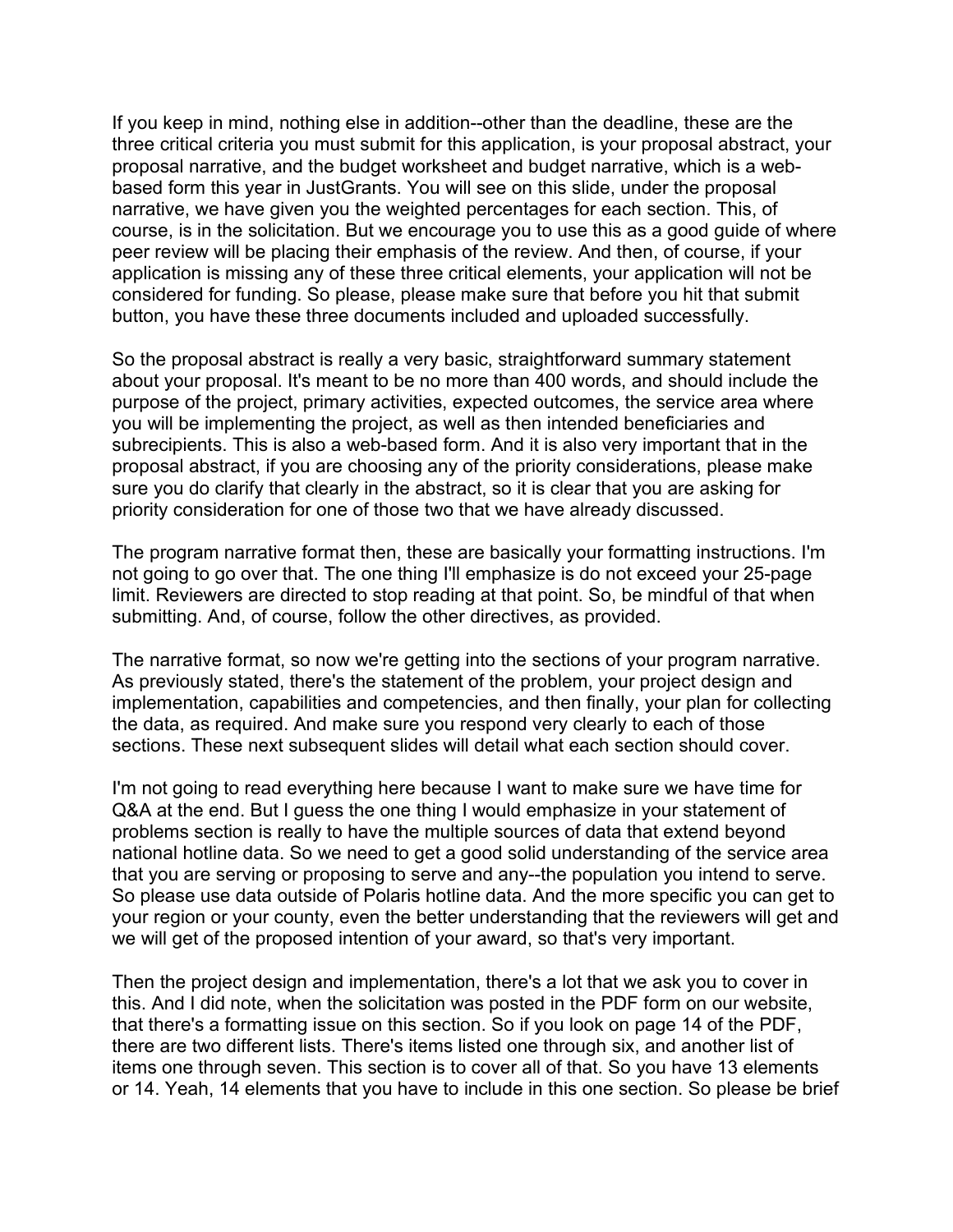and concise. If you think that something, you know, can be linked to another section, you'll see sometimes in the capabilities and--section, that you might feel there's a little bit of overlap. Please read each item under this solicit--or this part of the solicitation and be responsive as clearly as you can. Because your page limit is going to go very, very quickly. Hopefully, the SMART objectives, if you're not familiar with that, the Specific, Measurable, Attainable, Realistic, and Time-bound, will help you keep that specificity and conciseness in your response.

All right. And then we'll go to the capabilities and competencies.

Oh, actually, it's not in my notes. Maybe it's coming up. It might be coming up. But I want to just mention it here, while I'm thinking about it. Is under your project narrative, if you're under--no, sorry, we're coming to it. I'm going in my slides. I'll be--sorry for any confusion.

So capabilities and competencies, again, just make sure you demonstrate your experience as an agency as well as any key personnel, especially your experience in handling federal awards, as well as your experience in human trafficking and direct service. Here it is on the next page, then.

If you are seeking priority consideration under Priority B, which is the second priority, whereby you are identifying a subrecipient for 30 percent of your budget, this is the section that you will want to make sure that you're addressing.

Now if you're going under Priority Area 1 where you are seeking Priority A, then you need to address in sections--in the project design section, how the proposed project will promote racial equity and/or the removal of barriers to access and opportunity and/or contribute to the greater access for services.

So, remember this, Priority Area 1 goes under your project design, under the purpose. If you're doing Priority B or the subrecipient, you note that under the capabilities and competencies. All right.

Then we go to the plan for collecting data. I will try, if I can do this simultaneously, put in the chat. There are a couple of links that sometimes people find helpful. Here we go, all attendees. I am going to put in there is one for the OJP performance information, if you- -which is more general. And then--oh, my mouse isn't working, sorry. Then there's also one for the human trafficking. I know we get a lot of questions about performance measures. So I encourage you to check out these two resources first. There we go. And hopefully that will be helpful.

Again, I really just want to emphasize, at this point in time, you just need to make sure that you have a plan and ability to track client and service data. That is the first--the most important thing but those two links that I provided in the chat will give you a little bit more information of what is being asked of grantees at this point of time. So OVC will require award recipients to submit performance reports data and performance reports in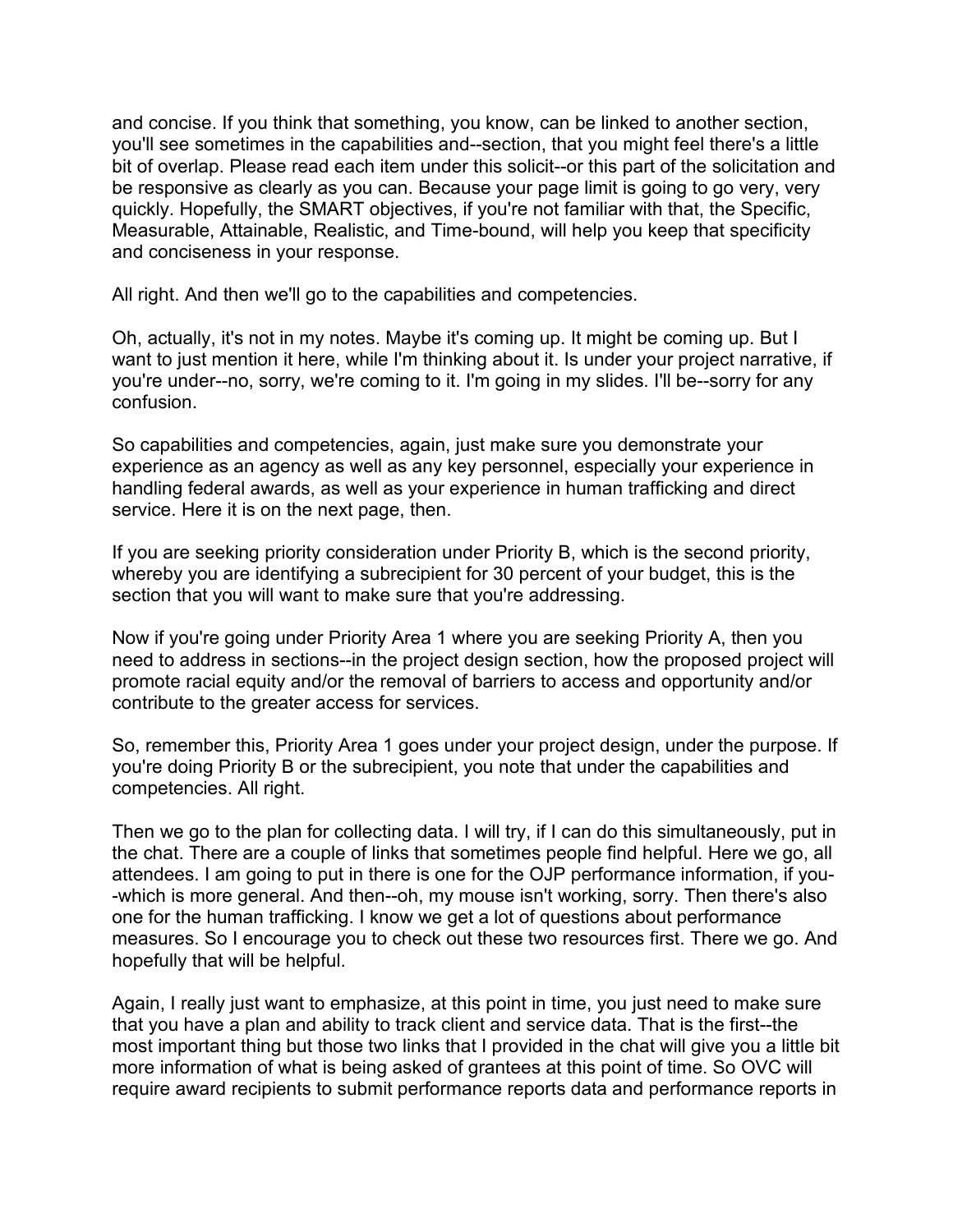JustGrants and that we will provide further guidance on the post award submission process, if you are selected for an award.

All right. Budget narrative and worksheet. If you have applied before, sometimes you have attached an Excel document as an attachment with your application. That is not the case this year. So all budget information will be submitted directly into JustGrants using a web-based form. I would encourage you to start looking at that. Once you get past your Grants.gov submission and you're able to access JustGrants, start looking at the web-based forms, so you know what kind of format that they're going to be looking for. Excuse me. It looks like you break out your cost year by year. It will reflect the full 36-month program of your award period. It should be mindful of including adequate funding to include all of the 36-month period. And please, include in the Budget Narrative, how you will be applying match. I'm not yet quite sure. Last year, we did not have the ability to break that down in the budget detail. So if you do not see that ability, please make sure you put it in the budget narrative of how you're addressing match. And then, also as noted on the slide, be sure if you're asking for that Priority 1B consideration that you include your subrecipient cost in your budget.

Here, just kind of mirroring the SMART acronym, how to create a SMART budget. I'm not going to go into details with that. It's, kind of, follows the same principle. All right.

But I am going to go over match. So if you are new to federal awards, this will be new to you. If your--received awards under Human Trafficking Division before, this is no surprise; but we are statutorily required for applicants to provide match. A lot of people don't know that, but it is under the statute. So unfortunately, it comes with the TVPA, that all applicants must provide a 25 percent match under this solicitation. We do give examples in the solicitation and as well on this slide how to calculate your match. Now match can be either direct funds, like a cash match, which sometimes people use other state funding or foundation funding, or you can use what we call in-kind match, which is in-kind donations, maybe equipment. You need to be mindful though, that you are able to document that match. Documentation is key. All right.

So the next slide, again, just wanting to focus on those three critical required documents, which we've previously talked about, which is your program abstract, your program narrative, and your budget detail and narrative. This slide lifts a lot of other attachments, which may or may not apply. So for instance, the first item listed here is your SF-424. That would have already been submitted in Grants.gov. As well as your disclosure for lobbying activities, which is in the second column, your SF-LLL. Both of those would already be submitted by the time you get to JustGrants to submit your application. Some of these you will see "if applicable," such as your indirect cost rate agreement. If you have an indirect cost rate, you'll need to attach that; if you don't, then you wouldn't. It wouldn't be applicable. So please read through this list, read through the solicitation, and see what is applicable, so that you have a fully successfully submitted application. All right.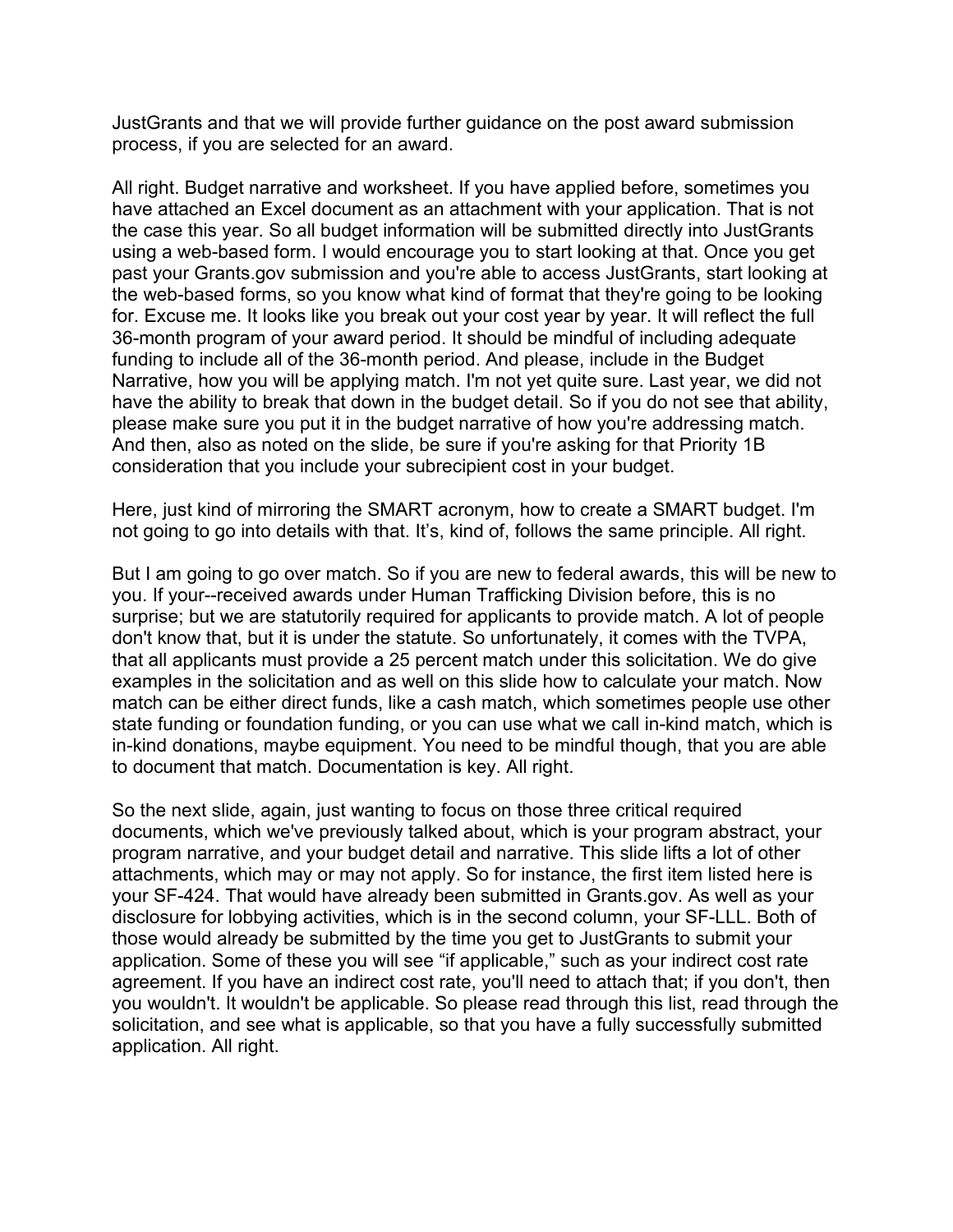So a few tidbits of hallmarks of outstanding applications. Peer re--if you've served on peer review, you understand the importance of these tidbits. So please use simple and concise language. Ensure your information is presentable and organized. It is very, very difficult. We've got peer reviewers reviewing hundreds of applications. Sometimes they serve on multiple peer reviews and your eyes get tired. So the easier you can make it for a reviewer to follow the components of your--of the solicitation and make the information clear and presentable, it is so much appreciated. It makes a lot easier to read and to make sure that you have responded to all the elements of the application. You can add tables, or graphs, other images. Just be mindful of the grant guidelines as far as your page limit and stuff, but that's one option that you have. Please be realistic about how you will achieve your goals. Do not over promise anything. We do encourage our reviewers to make sure that your budget matches what you are committing yourself to in your narrative. So you need to make sure what you are asking for in your narrative is mirrored in your budget and likewise, that your budget is supporting your narrative- your program narrative. So don't overcommit yourself and then not be able to meet the goals and objectives, as was presented.

Get feedback. This is a great idea. Get feedback from those who may run the project. So I--when I did grant writing, always talking between your program staff and your financial staff. And this is a collaborative process. Ask your case managers or advocates, "What are people asking for?" You'd be surprised sometimes what gaps are missing in your service delivery. Make sure the proposal is consistent with the solicitation.

And then finally, check, recheck, and check, and check again. We have received applications that have acronyms to other funding agencies or other solicitations. I know it's easy to cut and paste into--or copy and paste, but please make sure that your language is appropriate for the solicitation you're applying for. All right.

What are some indications of a weak application? Basically, again, you're being too ambitious or lack focus. So be intentional about who you're serving, how many counties or service areas that you're serving, and don't overcommit yourself. Make sure that you have the expertise as an entity and as staff or partner agencies in order to carry out the proposed project as submitted.

Also, don't assume that peer reviewers are familiar with who you are, or who you're serving, or your area. Basically, assume they know nothing. I sometimes encourage people to have someone who doesn't know your agency read the application before its submitted and see if they have any questions or maybe something's not clear.

And then finally, as the example I gave before with other federal acronyms, is poor writing and lots of errors. So again, you can have someone review for clarity and then another one for almost editing. All right.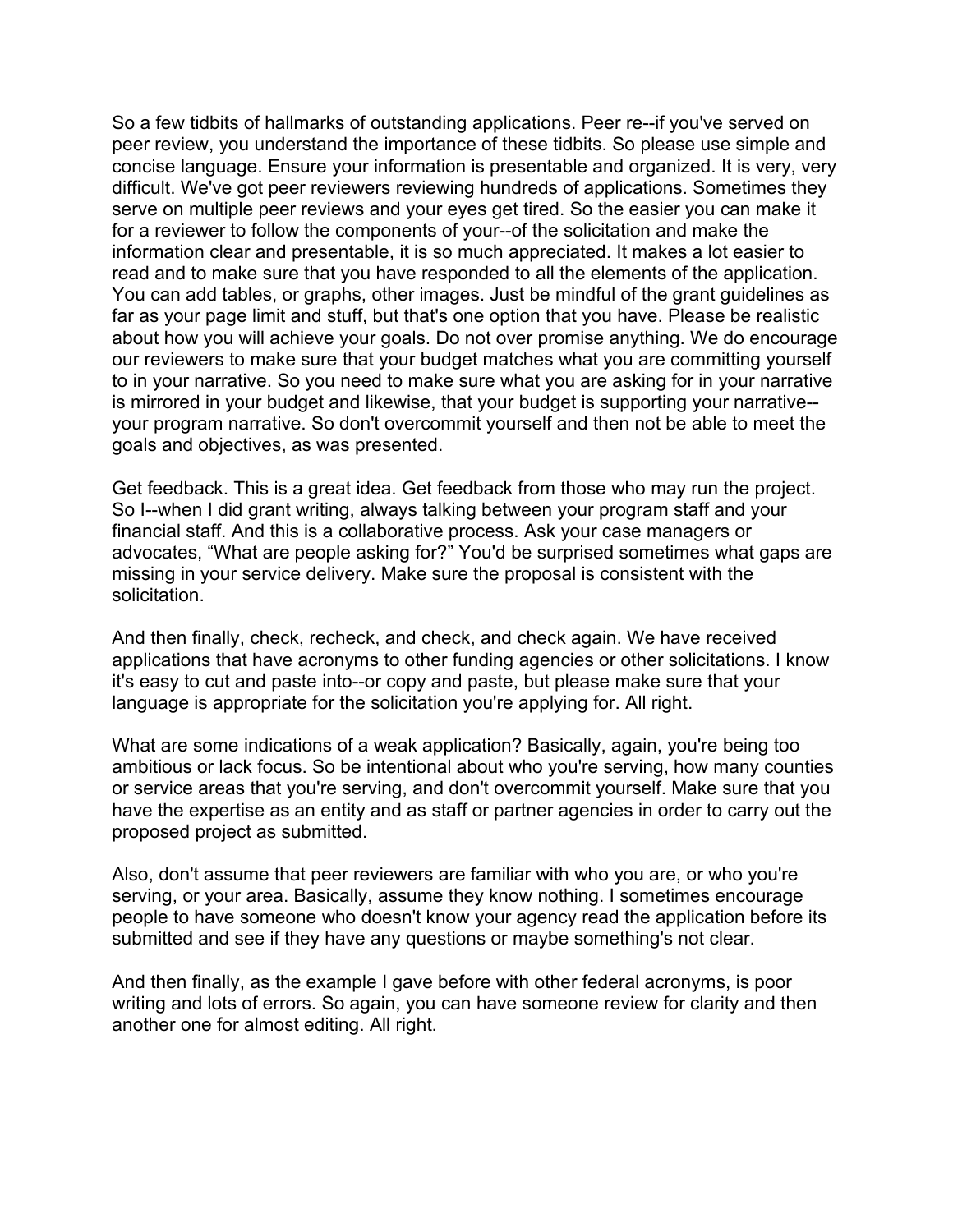So we're going to quickly go through the Application Process because JustGrants is a new system. I think this is our second year submitted--or receiving applications in JustGrants. So there is a, again, two-step process. Don't forget. Here we go.

Submission Grants.gov June 9th, you cannot miss that deadline. If you miss that deadline, you cannot submit in JustGrants. So make sure that you have these dates, you have the people enrolled, who have the authority and the ability to submit this information in the different platforms.

And then, of course, your full submission's final due date is June 16th.

And again, if you are a new federal applicant, please make sure you're registered in SAM.gov as soon as possible. That is the critical first step in any process.

All right, Application Submission Overview. Again, two-step process, Grants.gov, JustGrants. It is okay to enter preliminary budget or program data in Grants.gov and update later in JustGrants. And then make sure before final submission that your JustGrants thing is fully submitted. But reminder that the process begins in Grants.gov. Once you have located--You need to locate the funding opportunity within DOJ in Grants.gov, then you will submit your 424 and lobbying form. Then aside from that, again, everything else is submitted in JustGrants.

So step one, here we go. I feel like I'm a broken record, but we're trying to really remind you what the steps are because they're so critical and we don't want you to miss a step. So again, in Grants.gov, these are the specific steps when you go in. So you will look for your funding opportunity. You select "apply for grants" under the applicant column. Then you enter your email address to be notified of any changes that--of the solicitation. There are times, in previous years, where there have been changes in the solicitation once it's been posted. So it is critical that if you want to know if there's any changes, you enter your email address in Grants.gov. Then you click the workspace icon to use Grants.gov. And you submit your two forms. Within 48 hours you should receive two notifications; one confirming the receipt of both of those submissions and the second stating whether you were--both of those forms were successfully validated and submitted, or if they were rejected due to errors with an explanation.

So be mindful of anything that might get kicked back. I would encourage you always check your spam folder during grant application season. Sometimes your receiver may not recognize an email address; put it in your spam or junk folder. Please look in those folders just to make sure that nothing is kicked back. Once you have been determined that a funding opportunity--or once you have determined a funding opportunity and applied, again, you'll receive that confirmation.

All right. Then you apply in Grants.gov. Again, this is where all other applications will be submitted. So it's [JustGrants.usdoj.gov.](https://justgrants.usdoj.gov/) And everything is web-based.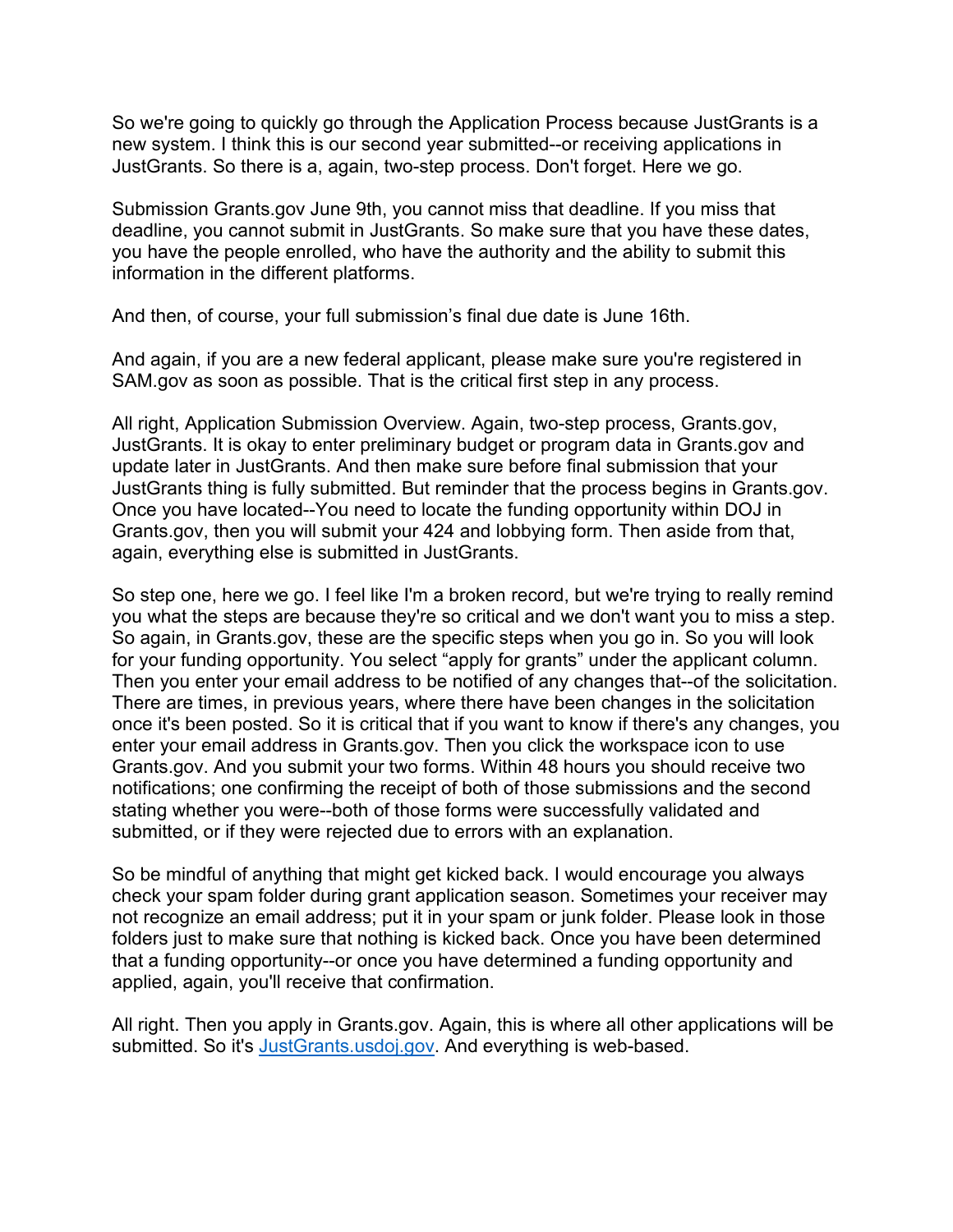So as I indicated, the budget is web-based, the abstract is web-based, even your narrative is web-based. So my guess is most will probably create information, maybe in a Word document or something like that, and then you will be copying and pasting everything into JustGrants. So as noted on the slide, be mindful of where you're copying and pasting into the required sections, because you don't want to put your--maybe capabilities and competencies in your statement of need. So it's going to take a little bit of attention to detail as you transfer your information into JustGrants.

All right. So what to expect after submitting? You will be notified that you've received an award when all applications for the solicitation have been reviewed, before September 30th. But upon submission, this is where the role assignments are critical. It's the Entity Administrator and the Authorized Representative that will be notified when the deadline for applications has changed. Furthermore, the Application Submitter, Entity Administrator, and Authorized Representative will be notified when the application is received in JustGrants from Grants.gov. And then finally, the admin--Entity Administrator will be notified when the award notification has been sent.

So when you go into JustGrants, there are four critical roles you must have assigned. It is the Entity Administrator, the Application Submitter, Authorized Representative, and then your Grants Award Administrator, I don't know if that can be assigned pre-award but that will be your fourth, if you do get selected for funding.

Let's see. JustGrants training resources, plenty of resources. So they are available on the DOJ website if you have a specific topic, so that, you know, you can sort in a myriad of different ways. So I just encourage you to check out their website. They also have great videos and job aid guides.

They also have office hours, so they have three sessions left. But this is a great opportunity to engage directly with JustGrants tech people. So, you'll notice here on the right-hand side of the screen, May 11th, May 18th, and May 25th are upcoming sessions.

And I am going--oops, I was going to try and copy and paste the link. Here we go. Into- copy the chat, JustGrants office hours. There we go. So you can click on that link and register for any of those. Okay.

Then another great resource for any federal grant under OJP is the Resource Guide. It provides guidance to applicants for the preparation and submission of OJP applications for funding.

Pre-application webinars, you can review, actually, previous webinars that we have recorded that apply to any kind of submission to OVC. So you'll see here there's four parts. I actually helped--I can't remember with what one it was; I think it was part four. But we have different entities presenting on different aspects of each part, so you'll hear from JustGrants representatives. I believe we have contacts from the Office of the Chief Financial Officer about the budget. So, you can check out these webinars using the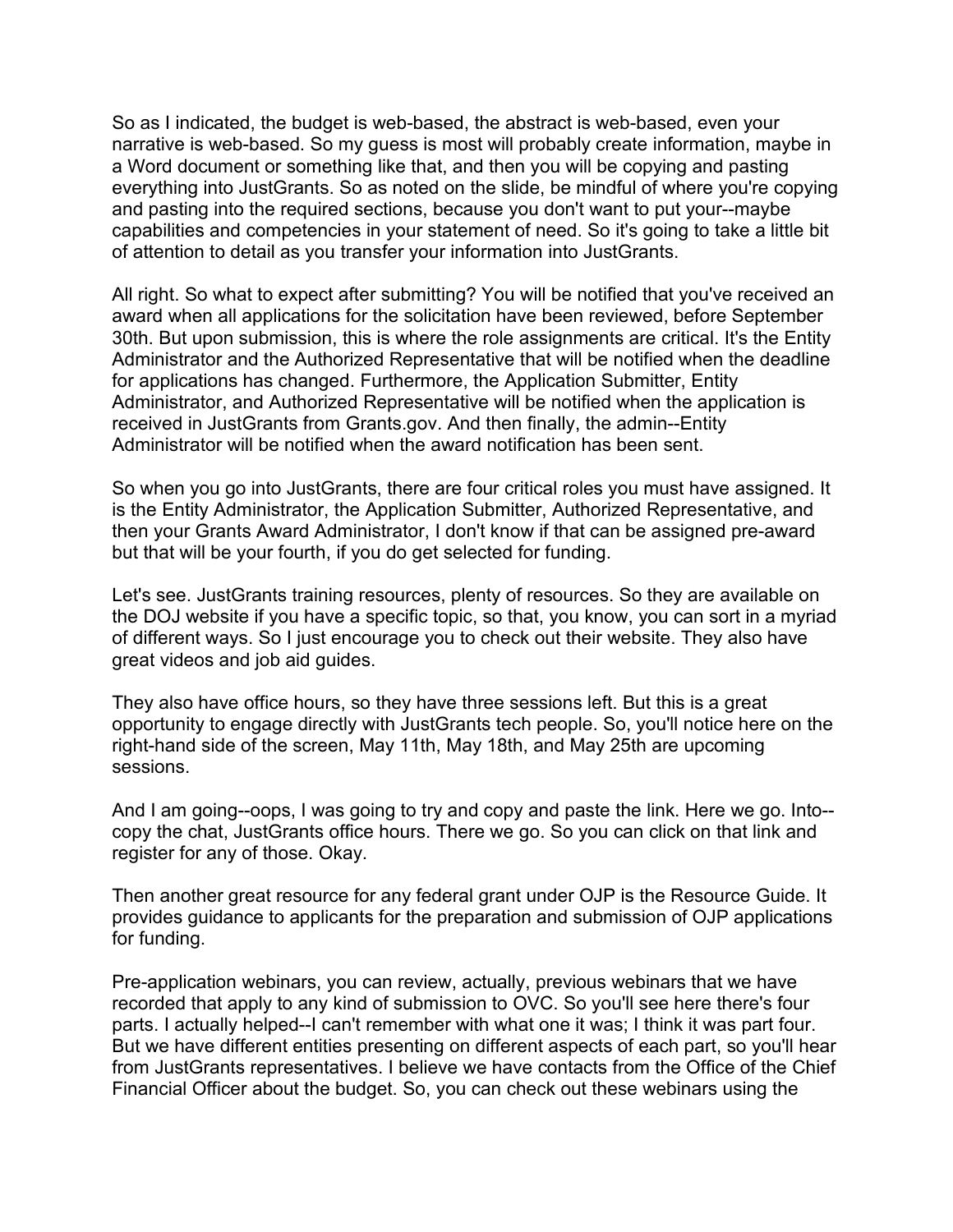links on our webpage. They are great resources. Also, you'll have a link on our website for current funding opportunities, if you want to see other funding opportunities for human trafficking or other discretionary awards. And then finally, you can sign up for our news from OVC to stay up-to-date with other solicitation releases or resource developments.

This is a list of a variety of different websites, from our website to the Financial Guide, which actually just got recently updated this year. So even if you've recently or in the past received awards from our office, I would encourage you to check out the new Financial Guide. I know that it was just released a few months ago. And then again, links to the JustGrants web page resource guide, except--oh, the grants performance measuring reporting system, etc.

All right, contact information. If you have technical difficulties with the various platforms, this is really good information to have. So you'll get copies of these slides, but each platform has their own helpdesk. The Grants.gov, JustGrants, and then, if you have questions specific to the solicitation outside of what we're covering today, please contact the OJP Response Center. They will get in touch and provide a response or if they are unable to respond--provide a response, they will reach out to the program office for further information and clarification. All right.

Again, important date, June 9th is your Grants.gov deadline and June 16th is JustGrants.

And this is your signup connection, if you want more information.

Just, if you weren't able to participate in our National Crime Victims' Rights Week, which was April 24 through the 30th, you can check out the Resource Guide and artwork, as well as awardee materials on our website. It was a great evening, lots of great awards that were made.

And stay social with OVC through Facebook, Twitter, and YouTube.

All right. I am done.

DARYL FOX: Okay. Take a drink of water there, Kristin. Very informative. And as we get into the Q&A portion, just a reminder to everybody that the caption recording, the transcript, and PowerPoint will be posted to the OVC website. You will get a notice in your email with the registration email that you did for this webinar when those items are posted to go back and reference. So if you do have a question, the far right corner three dots, hit Q&A and go ahead and send that to all panelists and we'll try to get to as many as we can with the last 10 or so minutes.

So the first one, "Are we able to access the JustGrants portion of the application before we submit our required documents in Grants.gov?"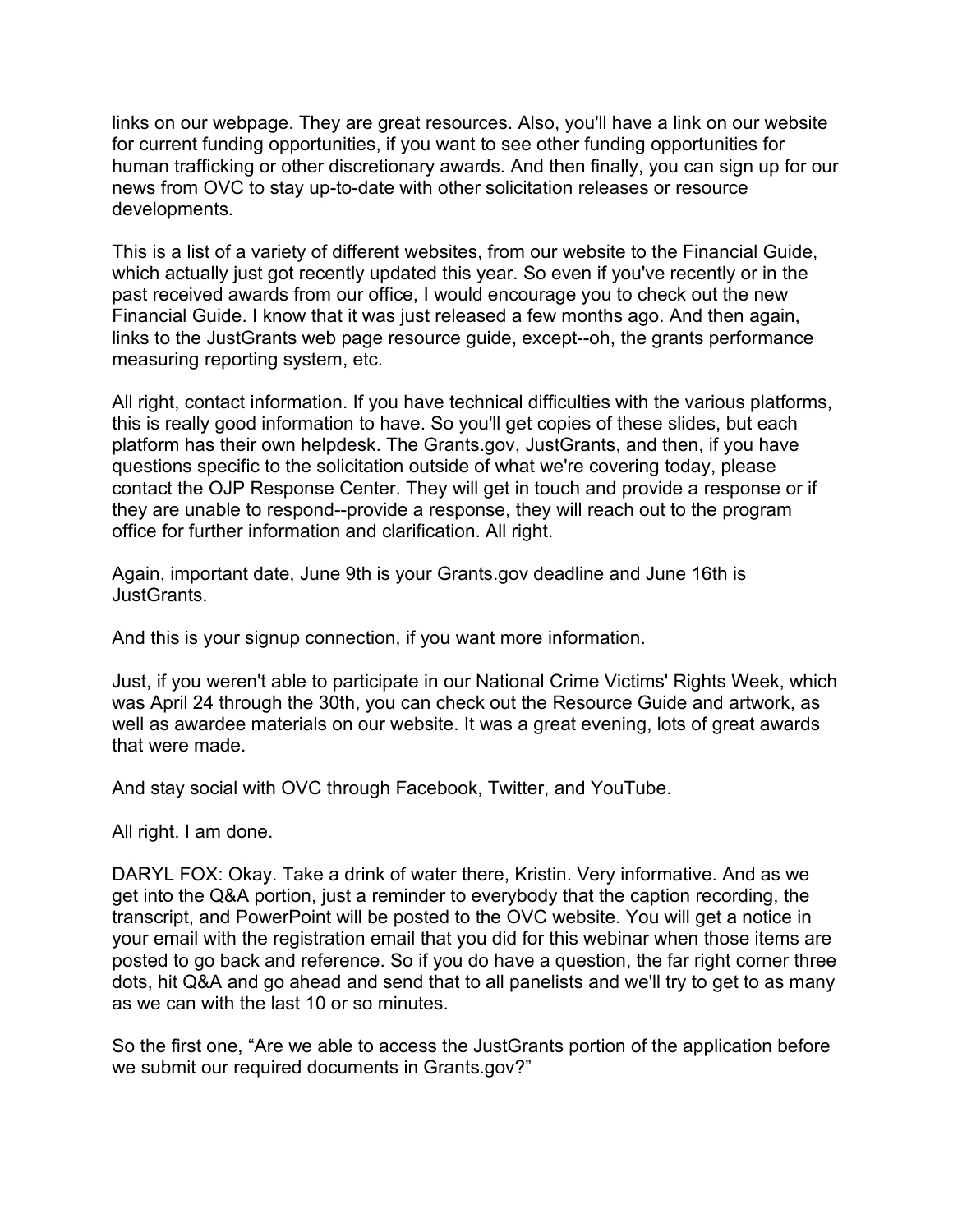KRISTIN WESCHLER: Good tech question. I would add--I am not a tech person for either of those platforms, so I would encourage you to reach out to one of the helpdesks. I would assume yes, but I can't commit. So please reach out to either the Grants.gov or the Just--I would call, actually, the JustGrants helpdesk.

DARYL FOX: "Can we apply, if our 501(c)(3) is pending or do we have to wait until that's approved?"

KRISTIN WESCHLER: Submit that question through the Response Center. I think I'm going to need to get some more information about that specifically.

DARYL FOX: "Can this grant be used to compensate counselors?"

KRISTIN WESCHLER: Yes. So when we talk about direct services, so while the focus of the solicitation is on housing, we do make reference to supportive services or direct services. So counselors would be an allowable cost under that. We don't break it down like we do under our direct services solicitation, but counseling would be an allowable cost. In fact, if you look at Appendix A, it lists types of victim services that OVC funds. Again, mindful of what the purpose is of the solicitation, which is a focus on housing. But anything on that list would be an allowable cost.

DARYL FOX: "There's a mention of housing policies needing to be in place as part of the project. Does that mean that they must be completed and included in the grant proposal or created as a part of the project if the grant is awarded?"

KRISTIN WESCHLER: So for the policies and procedures in the solicitation, I believe it does ask, I'm scrolling up for, yeah, housing rules and regulations. If you're a new program and you don't have like a manual or anything yet, we need to have at least a general idea of what that would look like. So maybe you have an intended model, maybe it's not fully developed yet, that's fine. But you need to still be responsive to that element within the solicitation. And then, if you are selected for an award, then postaward that is something that you would then be expected to develop in full.

DARYL FOX: A couple of questions on this actually. "Can this funding be used to leverage already existing HUD funding or HUD-funded programs?"

KRISTIN WESCHLER: You can't--well. You can use it. Yes, of course, you can't supplant funds or duplicate funding across. But yes, we do have grantees currently funded under HUD and under OVC under this solicitation. So you can complement services. So maybe HUD is funding rental assistance, or some kind of housing, but then you want to either have a different form of housing or direct services under this solicitation; that would be allowable. I would say, if you are leveraging though, make sure you mention that in the solicitation, so it's clear. Especially if, for instance, I'll use an example. If you're saying you're going to provide housing under your OVC award for six people, but then your proposed services are maybe for 40. Well, then that's significantly more than what the intended six housing is that you're funding under this.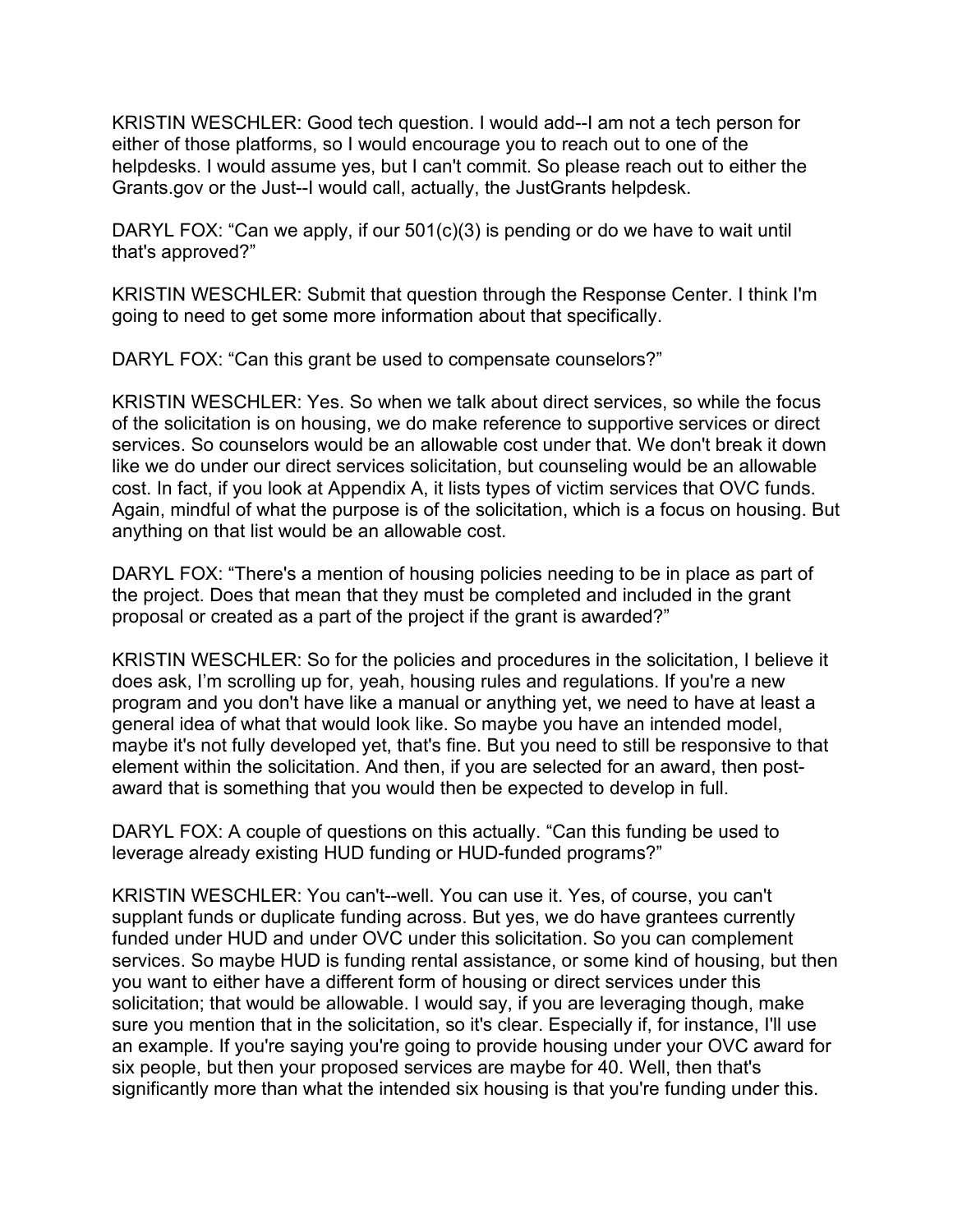But it's because you're using HUD funding to support other housing opportunities, which would then maybe you'd want to use the direct services under this to supplement that. So be very clear in the amount of housing you're making available, especially if you're going to tap into OVC funding for direct services.

DARYL FOX: "Do you have an estimate on how many applications you anticipate receiving this year?"

KRISTIN WESCHLER: I have no idea because we made a few changes this year with the scope, so we've expanded allowable costs. So, yeah, I don't know how many applications we're going to get. Last year, I think we got 120.

DARYL FOX: And then similarly to the HUD concurrent funding, "Are entities able to apply for more than one OVC grant in Fiscal Year 2022?"

KRISTIN WESCHLER: Yes. So if you've looked at our website, we have multiple solicitations under human trafficking. It's one of our largest programs. So you can apply for, for instance, either, whether it's task force, direct services, housing, minors. Just be mindful of what the eligibility criteria are for that solicitation. Sometimes it depends on the solicitation, if maybe you already had a housing award in 2020 or 2021, a solicitation could say then you're not eligible. That's not the case for this solicitation this year. In fact, if you have housing under 2020 or 2021, you're still eligible. But each solicitation will outline specifically what limitations there may be. But you are, as long as you meet those eligibility criteria, you can receive multiple awards in one year, if you're successful.

DARYL FOX: "Are the program participants we intend to serve required to be homeless? And if so, is there a definition?"

KRISTIN WESCHLER: There is not a definition of homelessness. Not this--there is for HUD. So I know where the question is coming from. So basically, the premise under this is that--I'm looking for the language. But you don't need to document homelessness. I'll say it that way. And if you need more information--and we don't have a definition for homelessness. Basically, it's similar to VAWA where, you know, they're fleeing for domestic violence or sexual assault. This is meant to provide housing support for individuals who are in a trafficking situation. So it could be that they're in a trafficking situation and not technically homeless. Maybe they're needing to separate themselves from the trafficking situation, but not "homeless;" they are still eligible under this program.

DARYL FOX: And then, a couple of questions on this actually, Kristin. "Was--Is there an age limit listed on the age of victim supported? Is it adults and youth, or adults only?"

KRISTIN WESCHLER: Nope, that is up to the discretionary of the applicant. We have no age restriction.